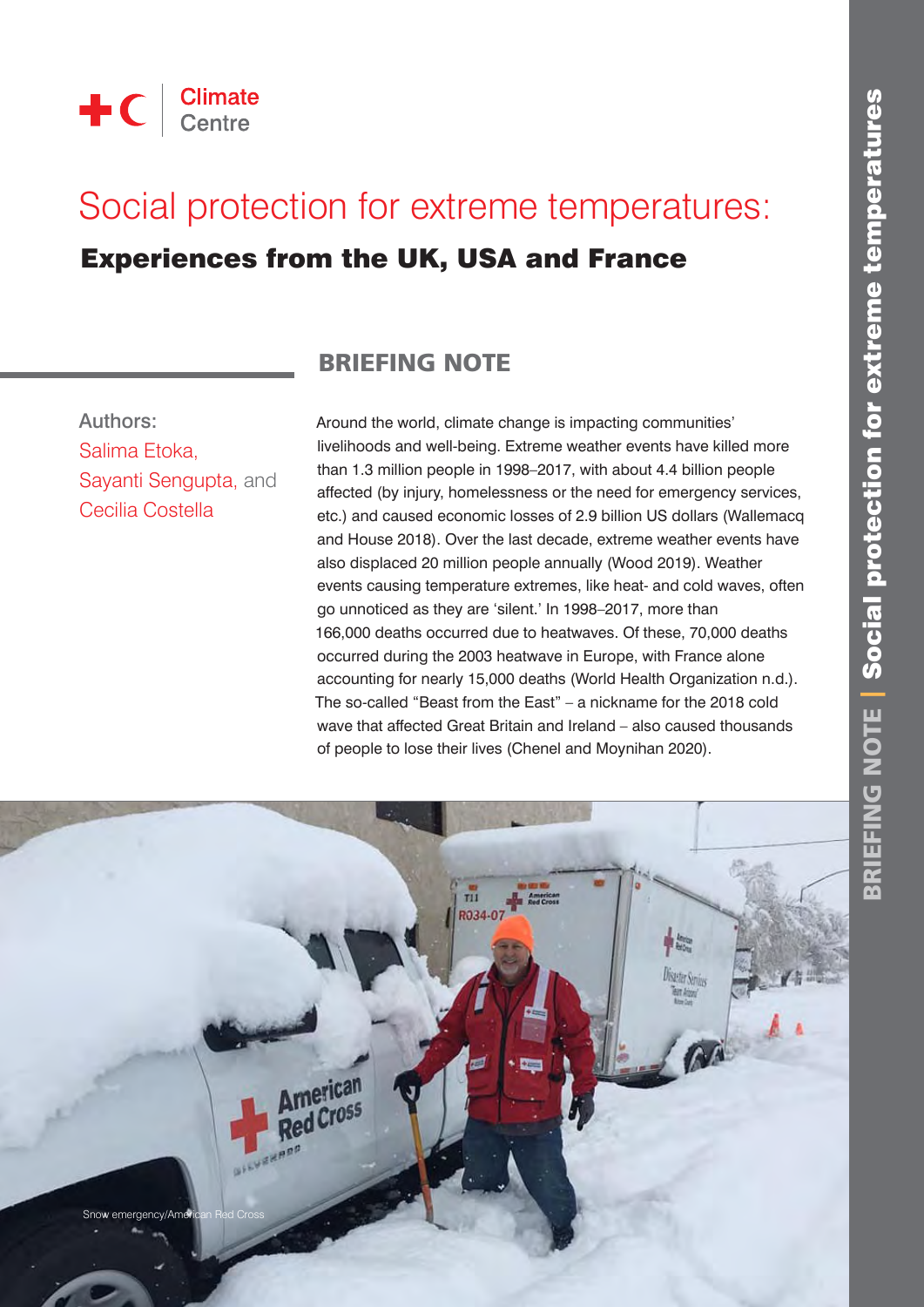

These events are already occurring more frequently and are more intense due to climate change. They are also predicted to intensify further in the future (IPCC 2012). The burden of climate change is disproportionately allocated (Wallemacq and House 2018), affecting the poor and vulnerable in both low- and high-income countries (Heltberg *et al.* 2009; Plumer and Popovich 2020). Marginalized and vulnerable groups are more likely to lack the economic and social capital to prepare for and recover from catastrophic disasters like hurricanes, wildfires, flooding, droughts or extreme temperatures (Dulal and Shah 2014; Lovell and Lung'ahi 2019).

Along with governments, humanitarian agencies and international organizations, the Red Cross Red Crescent Climate Centre is interested in understanding how policies and programmes allow vulnerable communities to adapt to climate change. Social Protection (SP) policies are tools for addressing different risks and vulnerabilities that people face, including those arising from climate change. In recent years, there has been increasing attention to the role of SP programmes and policies for managing climate change risks and vulnerabilities. While this agenda has mostly centred around evidence from low- and middle-income countries, a number of lessons can be learned from the experience of high-income countries in linking social benefits with climate risk management.

In a recent analysis, we studied the climate-sensitive SP programmes and policies that incorporate extreme temperature events from three high income countries: the United States of America, United Kingdom and France. Through case studies and key informant interviews in New York City (NYC), London and Paris, we investigated how these cities use SP programme elements to help vulnerable communities respond to cold waves (and heatwaves, to some extent). The insights from this research will provide lessons and recommendations for international organizations that can be applied and translated to a variety of contexts across the globe.

The Home Energy Assistance Program (HEAP), Cold Weather Payment programme and the energy vouchers scheme (le chèque énergie) are SP programmes designed to respond to the threat of extreme cold in the US, UK and France respectively. Under these programmes, vulnerable households that meet eligibility criteria receive benefits to reduce their energy costs. Under HEAP, households are eligible for benefits to pay their heating costs and assist with the cleaning, repair or replacement of their furnace, boiler and/or essential heating equipment. The US federal government allocates funding for HEAP, while local and state governments handle the programme's implementation. The Cold Weather Payment is forecast based and dispersed during periods of extreme cold by the UK's Department for Work and Pensions, in coordination with the Meteorological Office. The energy voucher scheme is distributed annually to qualifying households by France's Ministry of Ecological and Solidarity Transition, with the objective of helping them to pay their energy bills and complete home-based energy renovation projects. While the three programmes function differently, they share a common objective: reducing the harmful effects of extreme cold temperatures on low-income households.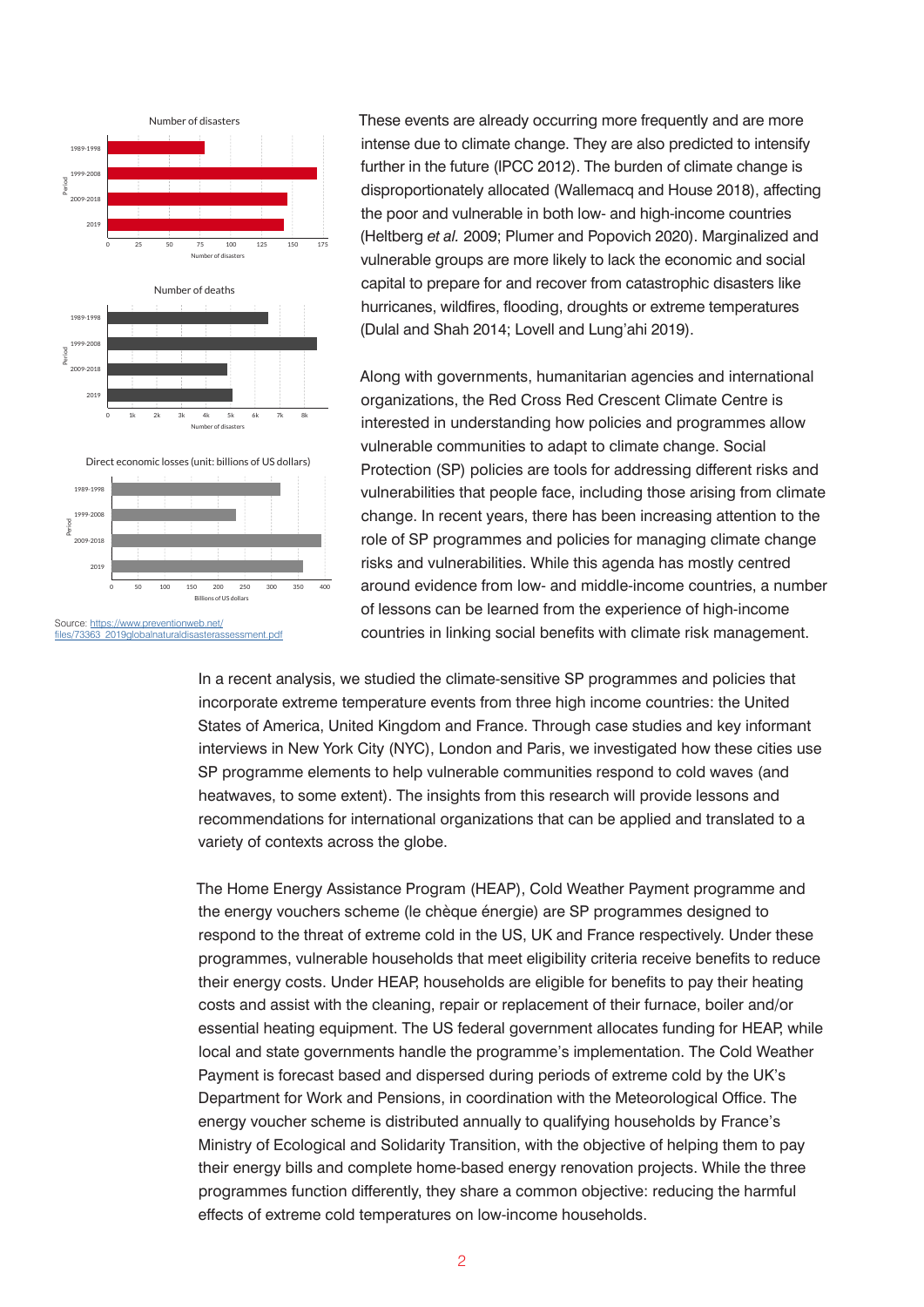

#### Findings from the three social protection programmes for cold waves

#### There are positive outcomes of these programmes:

- Under these schemes, vulnerable households receive benefits to cover part of their energy costs. These additional funds allow households to spend their limited income on other essentials, like food and medicine, and avoid having to choose between eating or heating their homes, which advocates of the programme state is a dilemma faced by these households.
- These programmes protect vulnerable households from the harmful effects of extreme cold by providing them with a means to cover their energy costs and/or improve the energy efficiency of their homes. These measures, therefore, have the potential to safeguard people with respiratory and circulatory illnesses that are exacerbated by living in cold homes.
- These SP programmes go beyond traditional cash benefits because they include incentives for renovating homes to make them more energy efficient. As such, they implement measures intended for long-term adaptation, rather than offering only shortterm solutions. In NYC, HEAP dedicates a portion of its budget to such a 'weatherization' concept, referring clients to an agency that administers the Weatherization Assistance Program. In Paris, households can save their vouchers for up to three years to accumulate enough funds to pay for energy efficiency projects. However, in London and Paris, these SP programmes alone do not provide sufficient funding for energy efficiency projects, leaving vulnerable households to seek a mixture of funding from the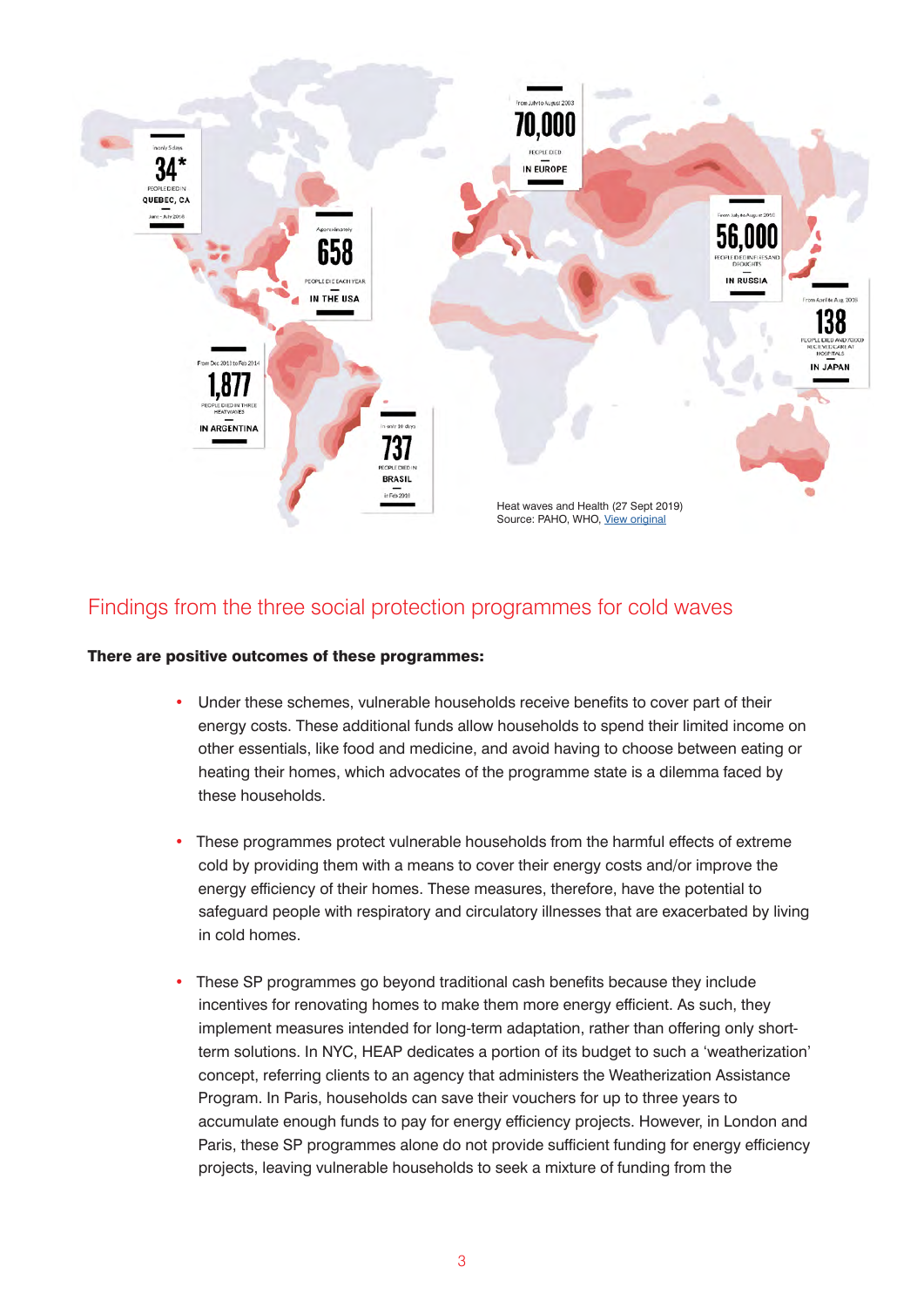government and private sector through different schemes to ultimately increase the amount of benefits they receive. Increased funding and better coordination between the municipal and national governments and the private sector will improve these programmes' ability to deliver an adequate benefit size and extend coverage.

#### There are also some challenges:

- The benefit amounts tend to be relatively small and do not always cover heating costs, especially during prolonged cold spells.
- The application process tends to be burdensome and additional barriers in the implementation of these programmes prevent eligible households from accessing the benefits. In NYC, for example, residents apply for HEAP by mail or in person, which can result in long waiting times or return trips if an applicant forgets the required documentation. In London, vulnerable households receive the Cold Weather Payment by pre-qualification through other benefits. This policy instrument does not target those who are unaware of these benefits or fail to apply.
- Most programmes do not cover energy costs or additional cash benefits for heatwaves. HEAP is the only programme with limited funding for the purchase of an air conditioner or fan. To qualify, a member of the household must have a certificated medical condition that is exacerbated by heat, and such documentation can prove difficult to obtain.
- With the intensity of heatwaves projected to increase under a changing climate, cities like New York and Paris rely on cooling centres as a mechanism to address extreme heat. The three cities have also created a process for identifying and checking on vulnerable individuals during heatwaves. As extreme heat events become more frequent, the expansion of the existing cold wave-related programmes to cover cooling costs during heatwaves will be needed to address this gap.
- With the exception of the UK, there are no links to weather variability or extremes in these programmes; neither are weather forecasts used to increase preparedness. The benefit stays the same regardless of the severity of winter, so households are less protected during periods of extremely low temperatures.
- These programmes do not cover costs related to other hazards. In the UK, for instance, some extreme storms and high winds can cause a sudden drop in temperature, increasing the need for heating in homes. But unless the low temperatures continue for seven days, people do not receive payments.
- Undocumented individuals and households for example, poor people living in unconventional housing like boats and caravans – are likely to be disproportionately at risk of underheating in their homes. These schemes do not have provisions to cover individuals in informal settings.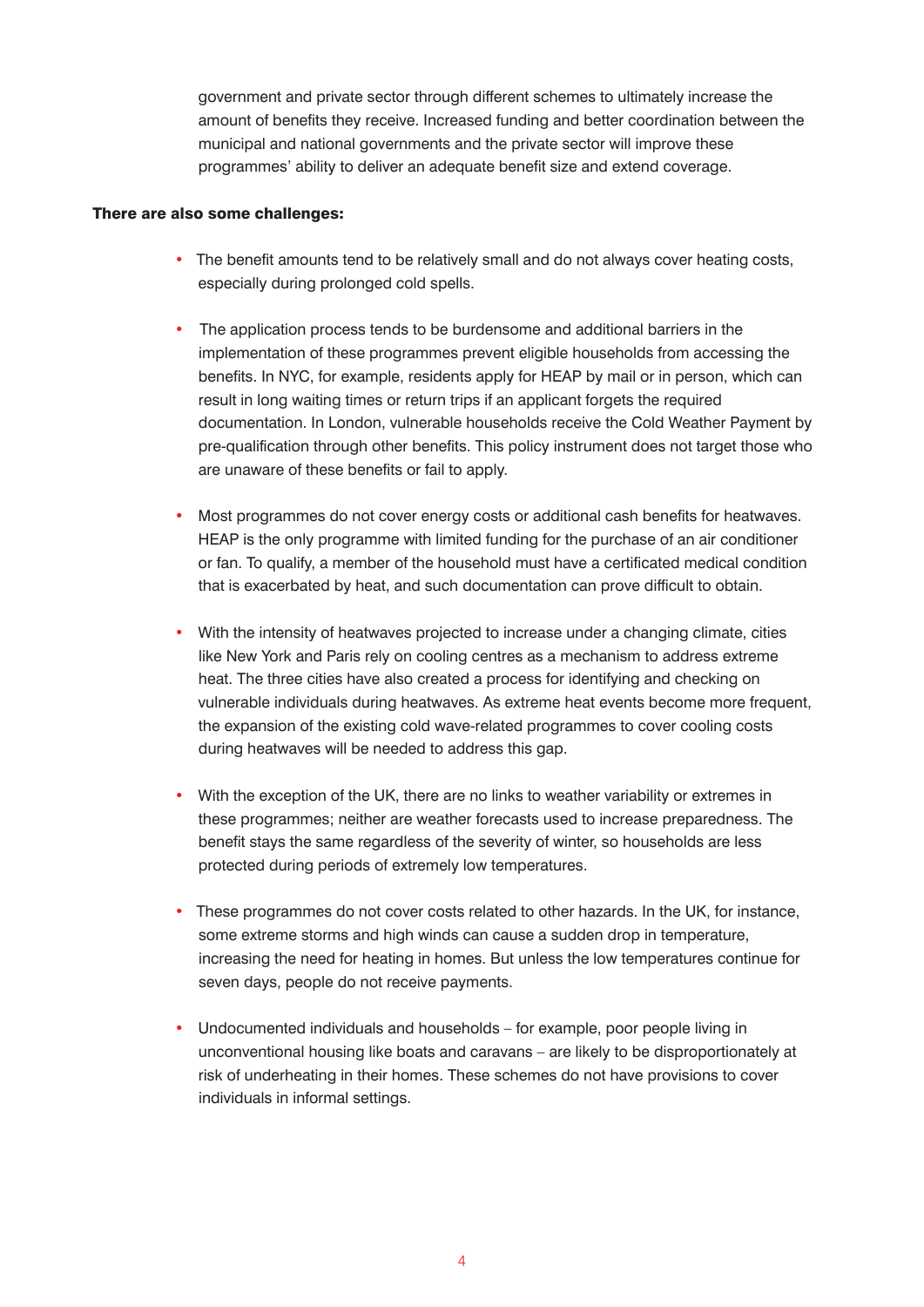#### Additional services for reducing the impacts of extreme temperatures

In addition to these SP policies and programmes, the analysis revealed that the three cities adopted other interventions to prepare households to respond to extreme temperatures. They are also working to adapt people's behaviours during these periods and connect them to trusted community messengers who can provide accurate



information. For example, the Seasonal Health Intervention Network (SHINE), created in 2010, in the borough of Islington in London provides advice and referral programmes to address people's vulnerabilities and connect them to services that prevent their hospitalization caused by extreme cold or heat. These cities are also incorporating solutions that cover risks that cannot solely be managed at the household level. For instance, *Cool Neighborhoods NYC* is a programme that supports New Yorkers to prepare for climate-related risks associated with extreme heat. It includes mitigation strategies, such as planting more trees, painting roofs and pavements lighter colours and installing green infrastructure in the city.

#### Lessons learned and the way forward

The idea of using SP programmes and policies for climate-related risks has been gaining traction in recent years, but the evidence of best practice along with efficient and effective interventions – especially for weather related urban risks – remains limited. In high-income countries, where SP programmes focus on extreme temperature events, the primary concern has been extreme cold – the emerging threat from heatwaves has yet to be taken into account. While the interviews did not find a firm justification as to why cities have mostly focused on cold temperature events and not on heatwaves, it is possible that there are gaps in understanding the severity and consequences of hot weather, related to existing risk perceptions at institutional level.

Nevertheless, this study has highlighted a number of lessons and recommendations that can help global and national policymakers and international agencies as well as the Red Cross Red Crescent Movement in enhancing SP's role in reducing the harmful impacts of climate change on vulnerable people across the world.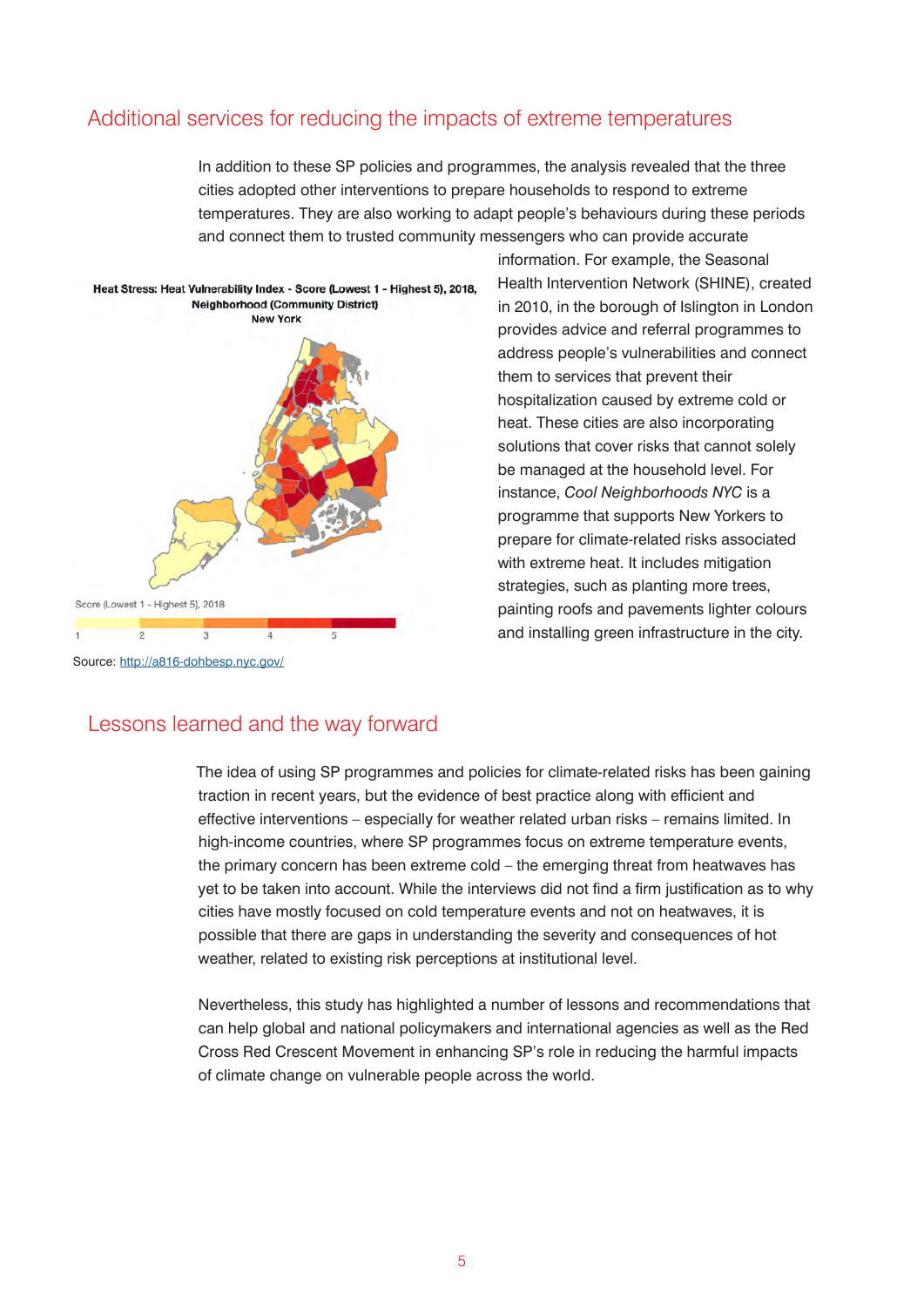#### Recommendations for policymakers

SP, climate and disaster management policymakers in international and national agencies should take into account the risks posed by extreme temperatures and design programmes that help the most vulnerable people to deal with the associated impacts. When designing appropriate SP programmes to manage these risks, it will be important to keep the following issues in mind:

#### *Adequately identifying risks and vulnerabilities*

Policymakers will need to adopt policies and programmes that are comprehensive and address the different risks affecting different groups of vulnerable people: extreme heat and extreme cold may pose risks to older adults, reducing their ability to cope; school attendance may dip if children find it difficult to go to school during very low or high temperatures; people with some pre-existing medical conditions may suffer further when exposed to extreme temperatures. Different vulnerabilities and tailored interventions need to be incorporated into the programme's design. Policymakers will need to consider the public health impacts of extreme temperatures and create partnerships with experts in the public health sector to design SP policies or programmes that address these concerns.

Risk mapping of geographic zones that are vulnerable to extreme temperature events can help in planning ahead. It can also be beneficial to partner with technical institutions (universities, research centres, meteorological departments, etc.) to conduct further research to identify the risks and help to develop triggers that can forecast future events. Integrated planning, founded on technology and scientific evidence, can promote anticipatory action.

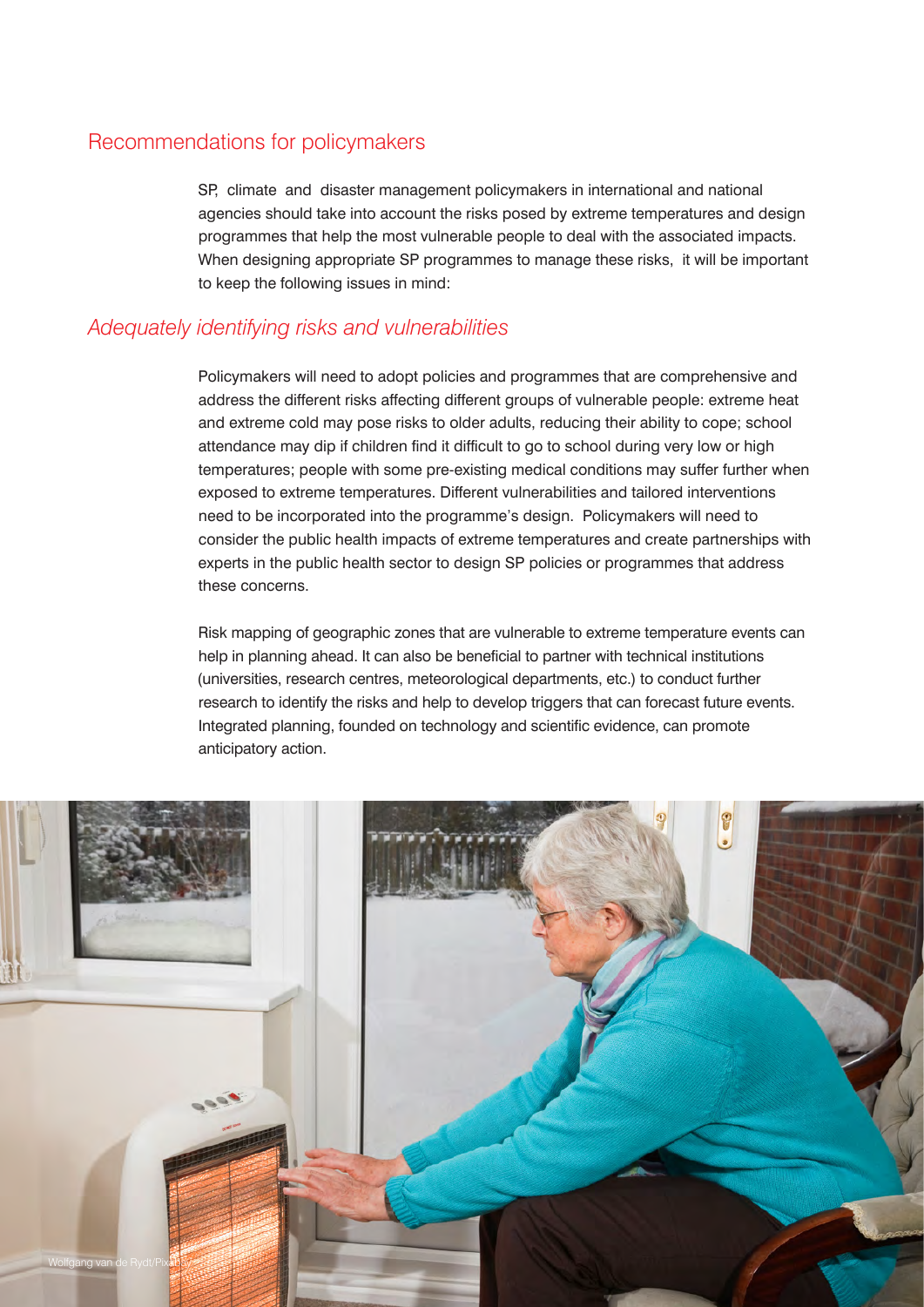#### *Designing appropriate and complementary benefits and interventions*

Monetary benefits transferred through SP channels should be commensurate with the household size and heating source used to compensate for heating expenses. This necessitates regular data updates and monitoring.

Information dissemination, training and awareness campaigns can be beneficial and complement the delivery of monetary benefits through SP to vulnerable households and individuals. During periods of extreme temperatures, vulnerable people might also need assistance at home, especially the elderly or people with disabilities or illnesses. This could include working with civil society organizations to provide emergency social care, such as checking on people, reminding them of useful measures; and, if needed, transferring them to a safer place (e.g. cooling centres).

Consultations with different government departments (e.g. disaster management and SP divisions), universities, beneficiaries and other stakeholders during the programme's design, implementation and monitoring and evaluation phases will help to capture different perspectives that can be used to tailor policies and programmes to meet the needs of vulnerable communities.

#### *Data, information and early warning systems*

Forecast-based Action (FbA) – that reduces disaster impacts by using triggers for early action based on a forecast – can be helpful for extreme temperature events, given the relatively accurate predictability and ease of forecasting heat- and cold waves. Repositories of in-depth forecast information along with a risk analysis of vulnerable groups can improve the effectiveness of FbA. Creating a database with the locations and contact information of vulnerable people for non-government, civil society and social services organizations – that can be mobilized quickly in case of prolonged temperature events for the prompt distribution of items like fans, quilts/blankets or even emergency cash – can be useful.

A major gap identified by the study was a lack of impact evaluation reports on the effectiveness of the three programmes. Regular impact evaluations are necessary to check whether the programmes are achieving their objectives. It is also important to use monitoring tools to check that the SP programmes' databases are up to date, as most of these schemes use pre-existing beneficiary lists for deciding eligibility.

#### *Engaging with the private sector and civil society*

Engaging with local civil society organizations is crucial, not only for raising awareness and conducting training for communities about the risks of extreme temperatures, but also in providing emergency care to people already registered in SP beneficiary lists, etc.

Seeking out opportunities for the private sector to contribute to these programmes, especially to promote long-term adaptation, can include creating incentives for utility companies and landlords to fund energy efficiency renovation and improvements.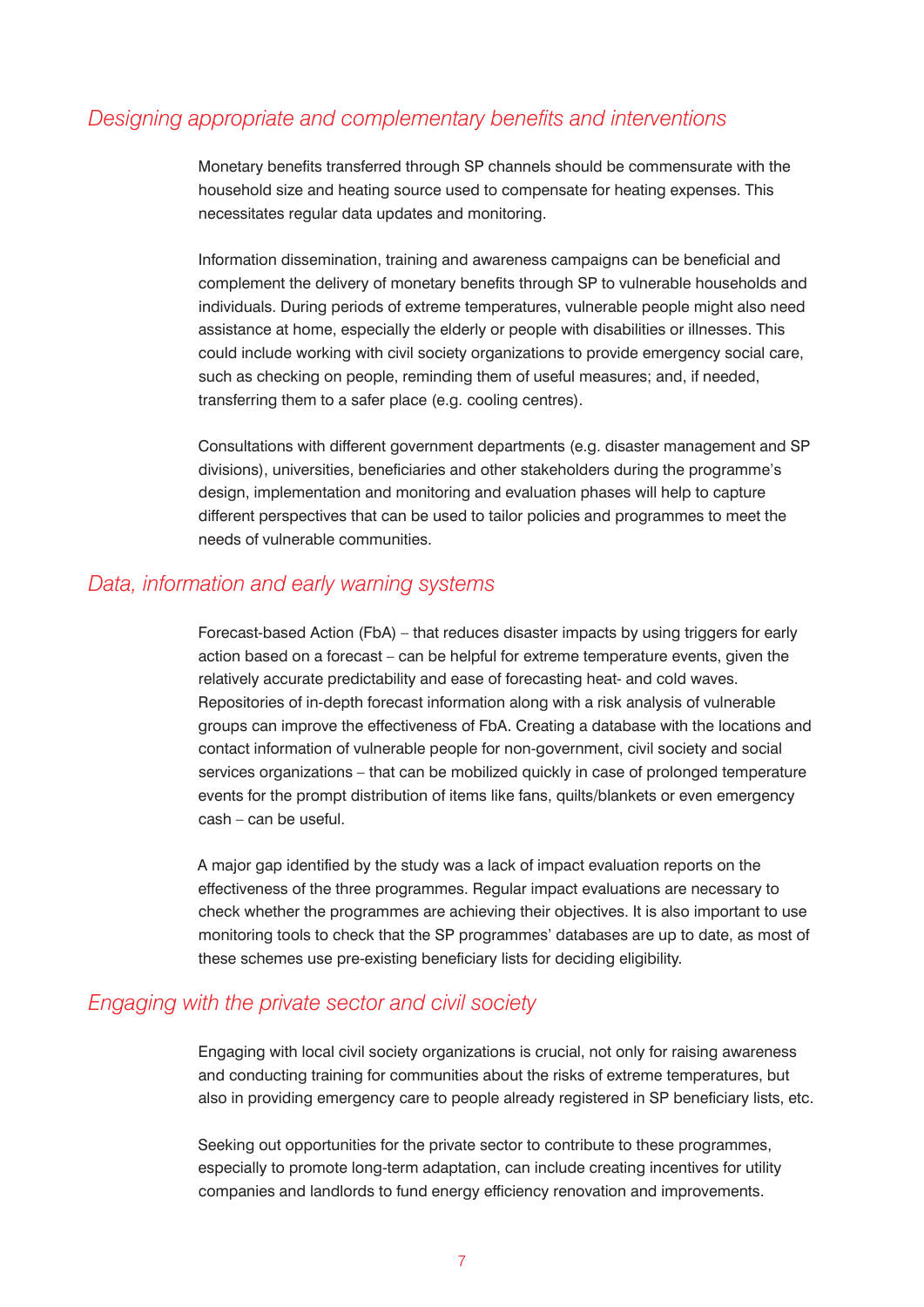### Lessons learned and recommendations for the Red Cross and civil society organizations



- Create training modules, handbooks and guidance documents that inform policymakers about the effects of extreme temperature events and how to modify existing SP programmes and policies that address these risks.
- Engage with policymakers and other community organizations in the dissemination of information about the risks of extreme temperatures.
- Assist in the identification of vulnerable groups; help to create a regional database of beneficiaries; and analyze ways to leverage existing SP programmes during extreme temperature events. During periods of extreme heat, assist the government in: the coordination of cooling centres; the distribution of essential supplies; and the delivery of social care services as part of the social protection package (e.g. home visits, online psychosocial support sessions).
- Ensure community participation and integration of the voices of vulnerable communities into the process of developing and implementing climate-sensitive SP programmes and policies.
- Support the development and operationalization of early warning systems for extreme cold and extreme heat (e.g. Forecast-based Financing systems for extreme temperatures).
- Identify and acknowledge heat- and cold waves as potential shocks that will require more humanitarian support with a changing climate.
- Advocate for greater investments in, and continual improvements of, government SP systems around the world, which need to be operational and well-functioning to be able to support their beneficiaries to manage extreme temperatures and other hazards.